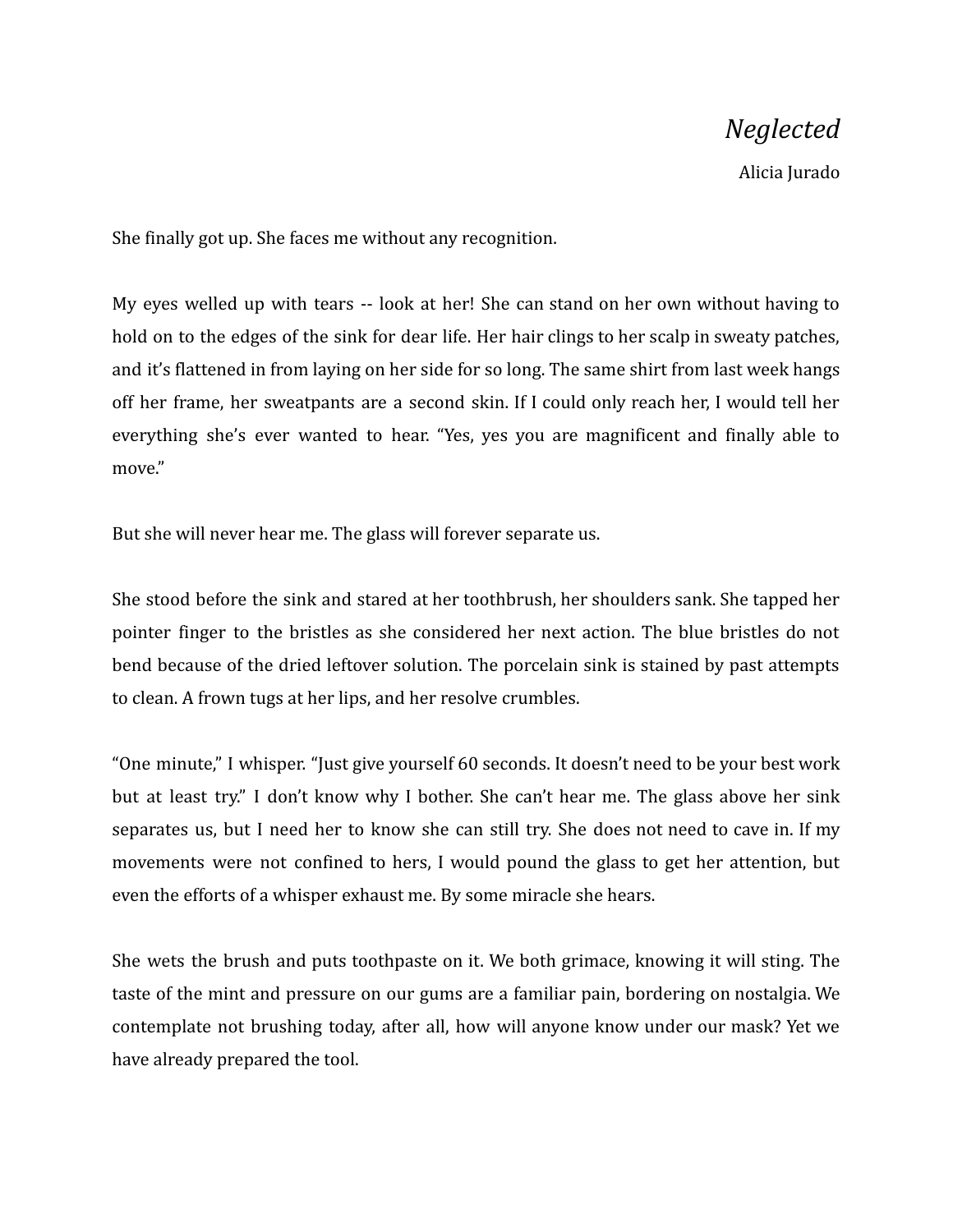She sets a stopwatch on her phone in an attempt to keep track of the ever elusive time. Then she sticks the brush in her mouth. And I follow.

Our technique is rough. As children our mother told us, if you can't brush everyday then the days you do make sure it counts. For that reason we ignore any pain, we haven't brushed in a week so we have a lot to make up. Perhaps in an alternate world she would have the endurance to complete this task regularly and could go outside more often. In that world, I would follow her to big windows, pristine lakes, and beaches; instead of haunting her in half-empty plastic water bottles and dark computer screens when she waits for the next episode. Our reality is that there is no point in brushing our teeth because they will still need to be cleaned tomorrow. It's importance does not matter, we have already moved to inaction. Sometimes even on good days we cannot bring ourselves to do it, but we do it today.

Starting at the far upper left, we scrub the ivory that has yellowed. We cannot see inside, so we imagine that the film-like plaque is gone and our teeth are now smooth. We turn our attention to the gums. In kindness to ourselves we move slowly and let the gums understand our purpose, then we work harder. The bristles grab on to everything without prejudice. We wince and continue moving the brush back and forth in small circular motions. Our purpose is to clean, at whatever cost. Our eyes meet, as we move to the next quadrant of our mouths we stare into our face.

I know she is searching me for blemishes, I can feel the intensity of her gaze on a cluster of acne growing on my chin. She is considering an appointment to wax our eyebrows, and wonders how we got a sunburn in March, and what to do with our hair today. As for me, my eyes cannot leave hers. She does not visit me as often as she should, always avoiding her reflection so I savor this reunion for everything I can. For every second we meet I spend it all looking at her eyes, the blue with specks of green near the pupil. I swear everytime I get to see her, her eyes are different and I can never get enough.